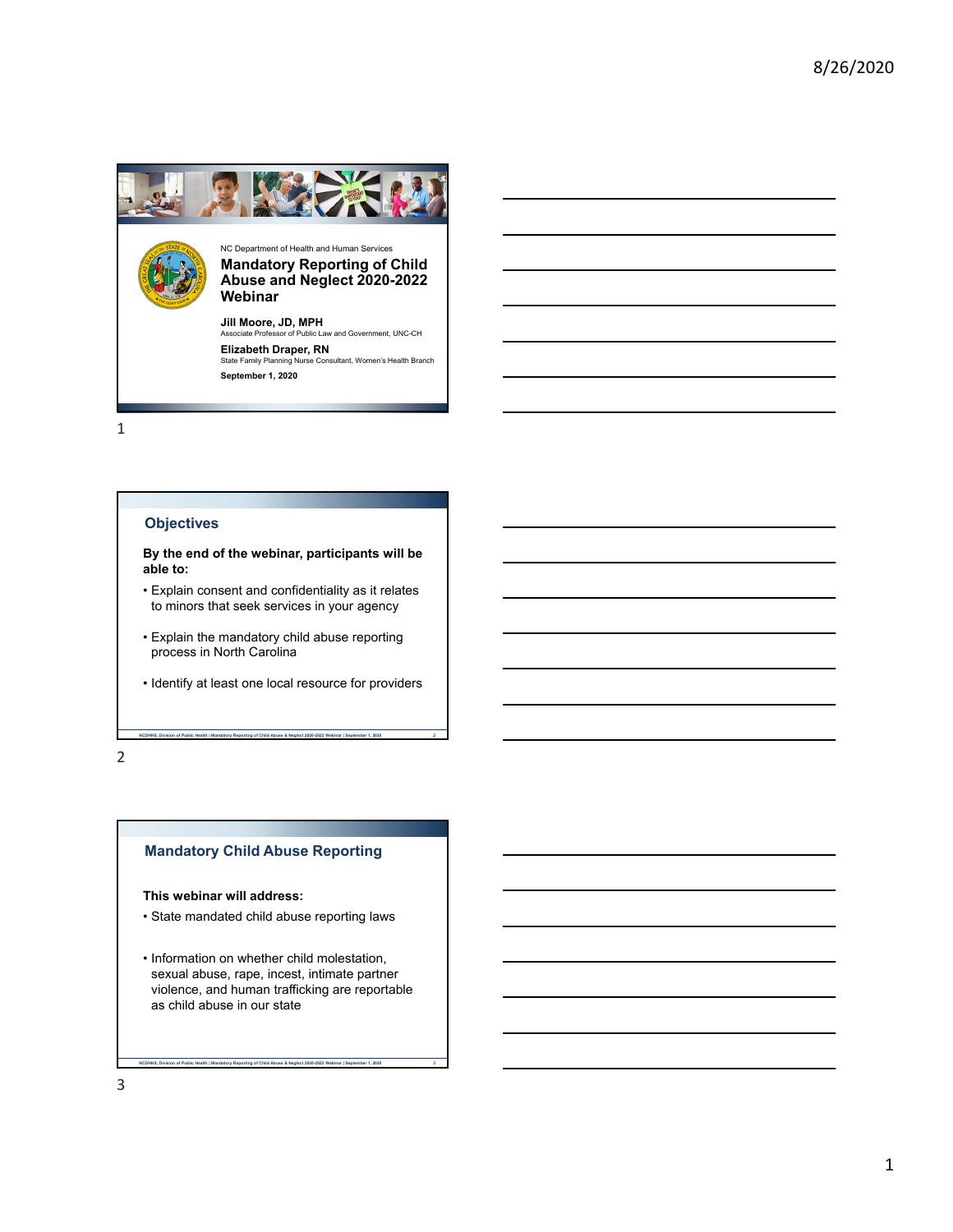



**NCDHHS, Division of Public Health | Mandatory Reporting of Child Abuse & Neglect 2020-2022 Webinar | September 1, 2020 5**

5

#### **Title X Consent Rule**

- **Regulations require that Title X-funded services be made available to all adolescents, regardless of age.**
	- − Minors of any age may consent to services for themselves when those services are funded in full or in part by Title X.
	- − Title X service provision cannot be conditional on parental consent or notification, even if state law otherwise requires parental consent or notice.

**Source:** Gudeman and Madge, The Federal Title X Family Planning Program: Privacy and Access Rules for Adolescents. National Center for Youth Law, 2011**.**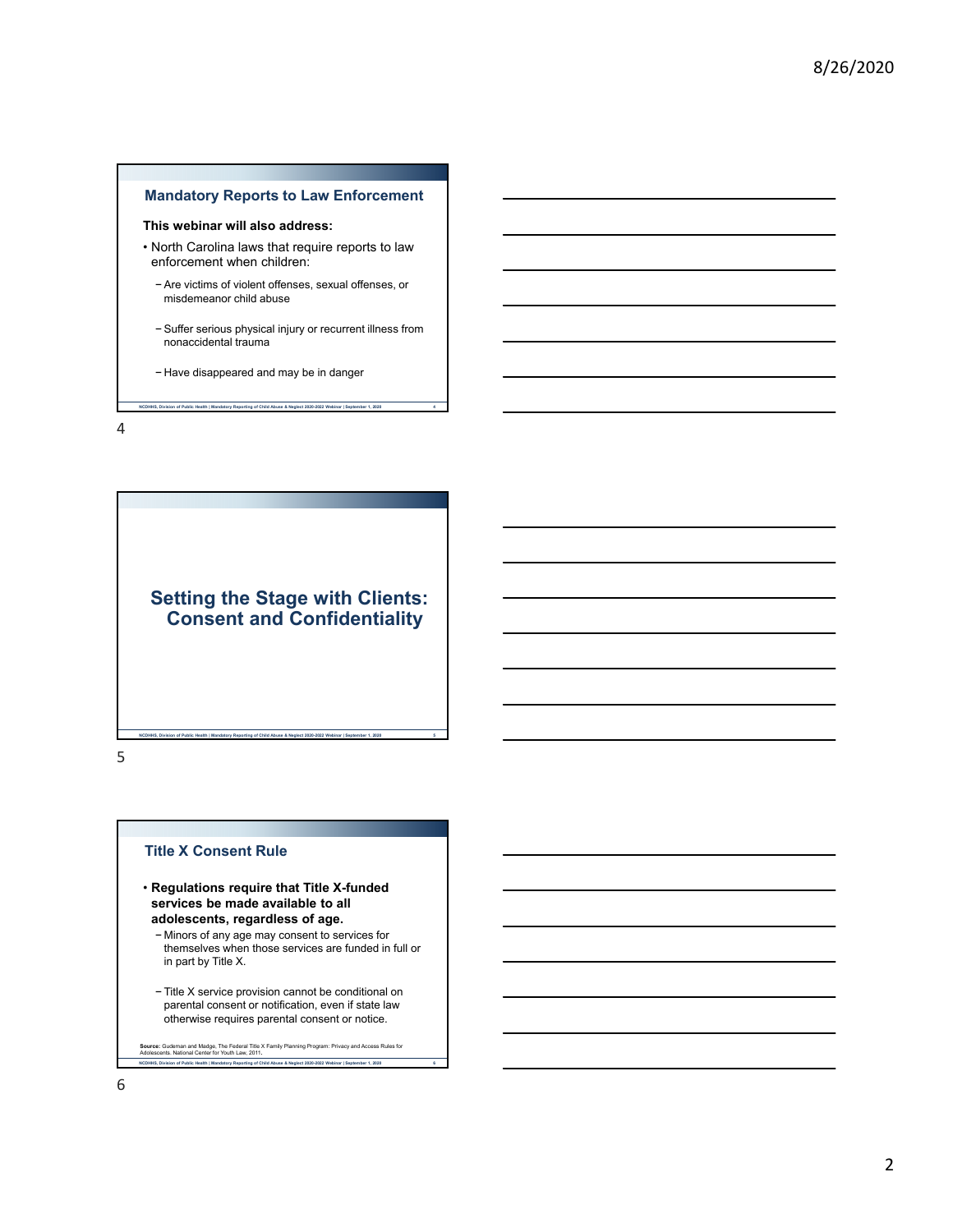#### **NC Specific Consent Rule**

#### **§ 90-21.5. Minor's consent sufficient for certain medical health services.**

(a) Any minor may give effective consent to a physician licensed to practice medicine in North Carolina for medical health services for the prevention, diagnosis and treatment of (i) venereal disease and other diseases reportable under G.S. 130A-135, (ii) pregnancy, (iii) abuse of controlled substances or alcohol, and (iv) emotional disturbance. This section does not authorize the inducing of an abortion, performance of a sterilization operation, or admission to a 24-hour facility licensed under Article 2 of Chapter 122C of the General Statutes except as provided in G.S. 122C-222. This section does not prohibit the admission of a minor to a treatment facility upon his own written application in an emergency situation as authorized by G.S. 122C-222.

**NCDHHS, Division of Public Health | Mandatory Reporting of Child Abuse & Neglect 2020-2022 Webinar | September 1, 2020 7**

7

#### **Title X Confidentiality Rule**

• **Client information must be kept confidential. Release of client information is prohibited, unless:**

- − Client provides written authorization
- − Release of information is necessary to provide services
	- i.e., the provider determines a medical condition is emergent or life threatening.
- − Release of information is required by law
- Mandatory reporting "requires" the release of information when reporting is indicated
- − If youth want to involve others in their care (parent, guardian, partner, etc.), they must provide permission.

**NCDHHS, Division of Public Health | Mandatory Reporting of Child Abuse & Neglect 2020-2022 Webinar | September 1, 2020 8**

8

#### **Communication Consent, Confidentiality, and Its Limitations**

- **Start all adolescent visits with an explanation of:**
	- − Title X minor consent and the services it includes

**NCDHHS, Division of Public Health | Mandatory Reporting of Child Abuse & Neglect 2020-2022 Webinar | September 1, 2020 9**

− Confidentiality and its limitations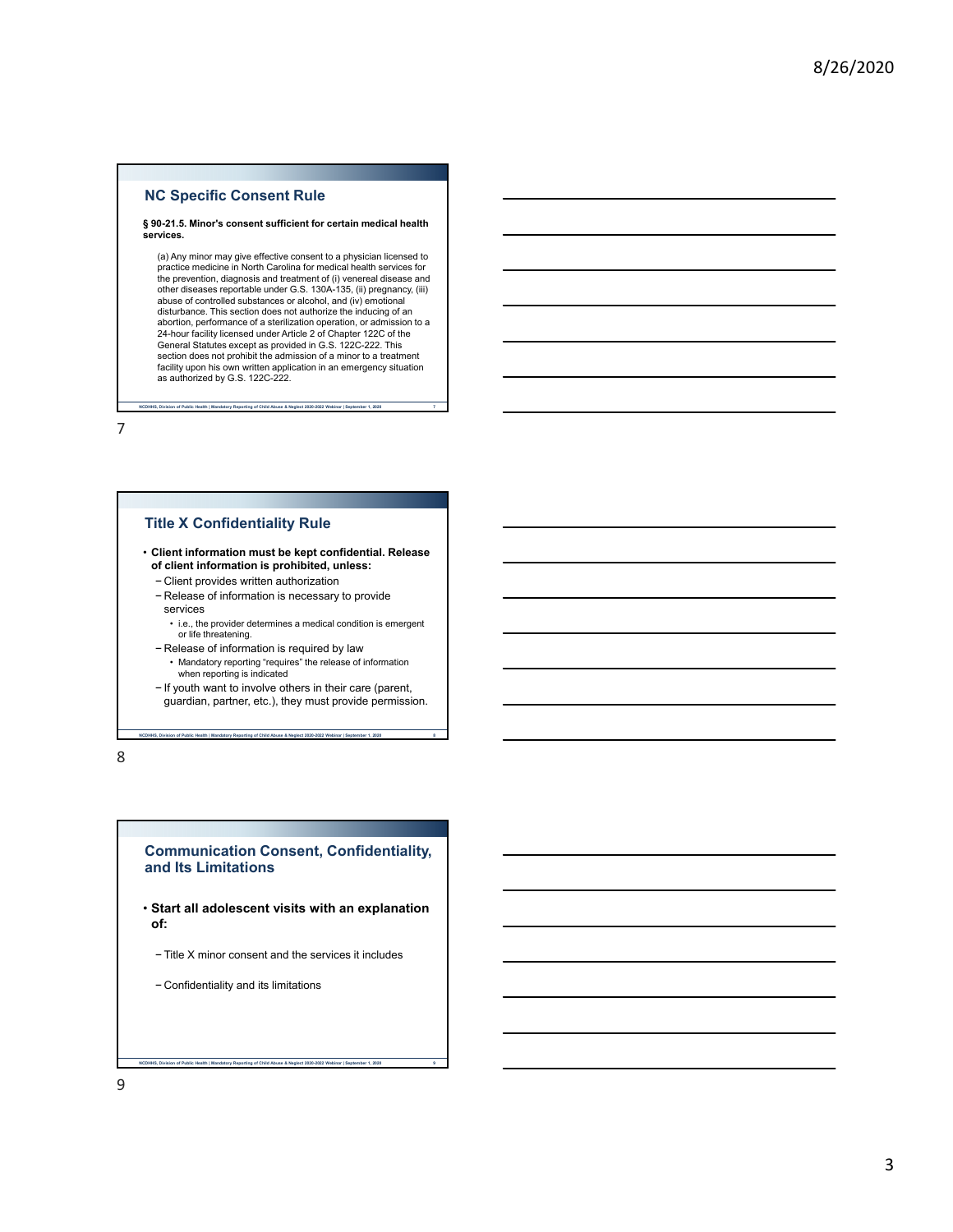**North Carolina Child Abuse Reporting Laws and Process Department of Social Services (DSS)**

**NCDHHS, Division of Public Health | Mandatory Reporting of Child Abuse & Neglect 2020-2022 Webinar | September 1, 2020 10**

10



11

#### **Who Must Report**

**Any person or institution who has cause to suspect that a child under age 18 is abused, neglected, or dependent must make a report to the county department of social services.** − NC General Statute 7B-301

This is known as **"universal reporting."** 

#### **NCDHHS, Division of Public Health | Mandatory Reporting of Child Abuse & Neglect 2020-2022 Webinar | September 1, 2020 12 Source:** N.C. Gen. Stat. 7B-301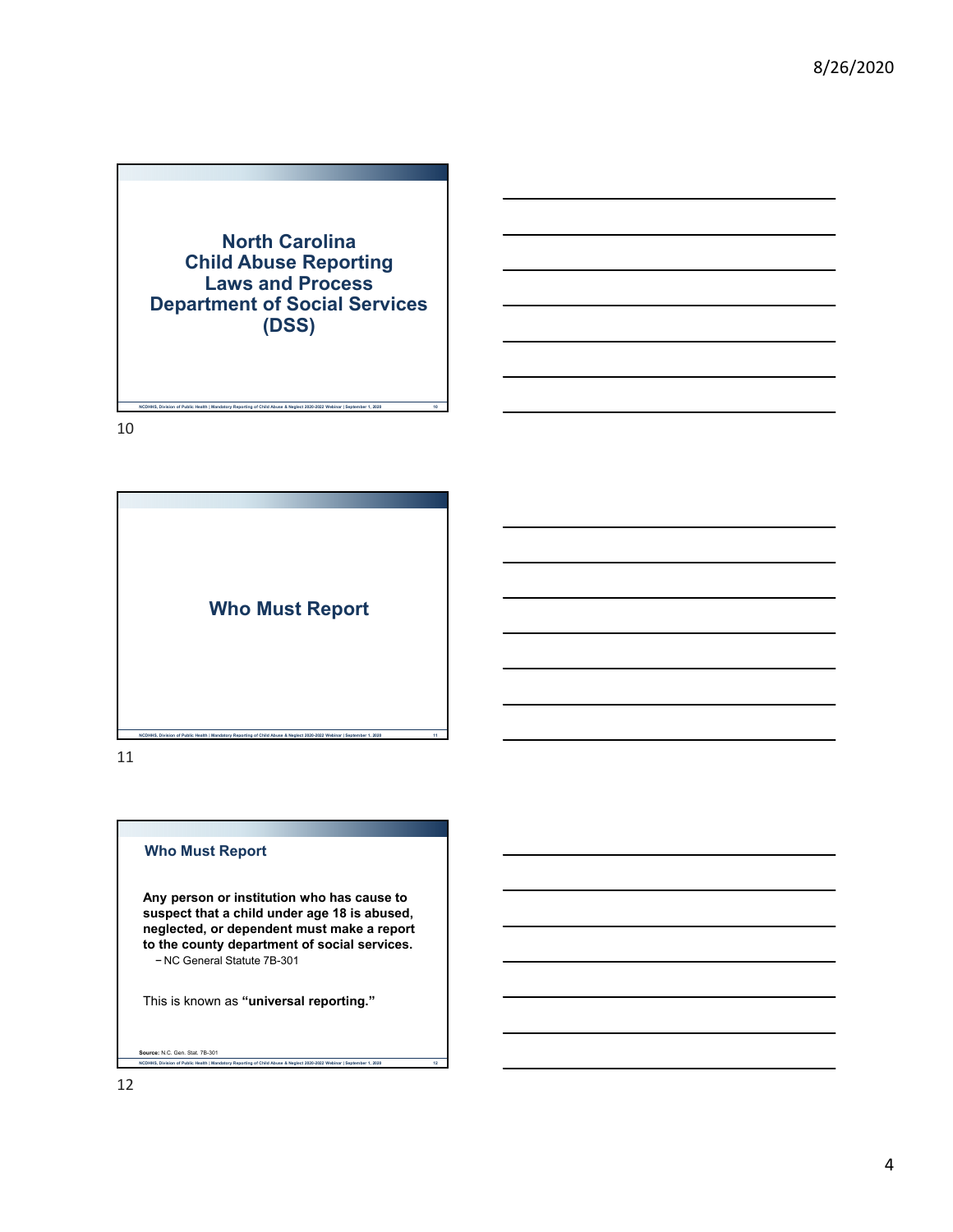#### **Who Must Report (continued)**

**In North Carolina, mandated reporting to DSS is an individual duty.**

**An agency may establish an internal agency process to facilitate reporting, but individuals remain responsible for assuring reports are made.**

**NCDHHS, Division of Public Health | Mandatory Reporting of Child Abuse & Neglect 2020-2022 Webinar | September 1, 2020 13**

13



14

#### **What Must Be Reported**

**North Carolina requires a report to DSS when a person or institution has cause to suspect that a child under the age of 18 is**  − An abused juvenile,

− A neglected juvenile, or

− A dependent juvenile,

**as those terms are defined in state law.**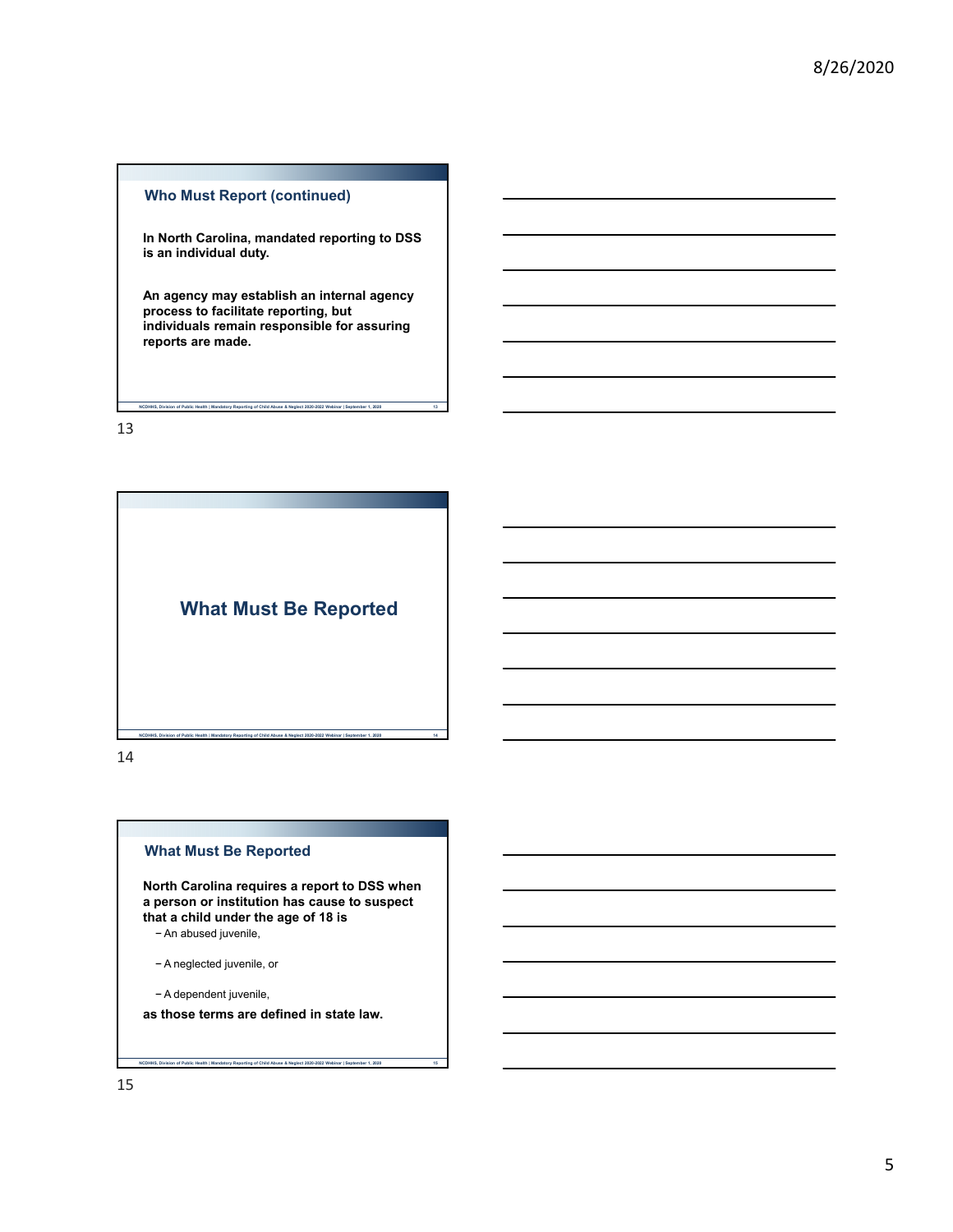#### **What Must Be Reported (continued)**

#### An **abused juvenile** is a person under age 18:

- **Who is a victim of human trafficking, or**
- **Whose parent, guardian, custodian, or caretaker does any of the following:**
	- − Inflicts non-accidental serious physical injury upon the child, or allows it to be inflicted − Creates a substantial risk of non-accidental serious physical injury to the child, or allows the risk to be created
	- − Uses cruel or grossly inappropriate behavior modification methods on the child, or allows such methods to be used
	-
	- − Creates or allows to be created serious emotional damage as evidenced by severe<br>− anxiety, depression, withdrawal, or aggression against self or others<br>− Commits, permits, or encourages rape or other sexual crimes again

**NCDHHS, Division of Public Health | Mandatory Reporting of Child Abuse & Neglect 2020-2022 Webinar | September 1, 2020 16**

− Encourages, directs, or approves of delinquent acts involving moral turpitude<br>− Engages in or permits another to use the child in human trafficking, involuntary<br>− servitude, or sexual servitude

16

#### **Examples: Abuse**

- The parent of a 4-year-old hit the child with a hairbrush, causing deep bruises that persisted for more than a week.
- A parent's disciplinary techniques included requiring a child to sleep outside, binding the child to a tree, and forcing the child to pray at gunpoint.
- An infant had multiple rib fractures that parents could not explain**.**
- genitals. • An older sibling repeatedly sexually abused a younger

• The parent of an adolescent girl fondled her breasts and

- sibling. Parents were aware this was occurring and took no action.
- A parent drove while intoxicated with the child in the car.

17

#### **What Must Be Reported (continued)**

**NCDHHS, Division of Public Health | Mandatory Reporting of Child Abuse & Neglect 2020-2022 Webinar | September 1, 2020 17**

#### A **neglected juvenile** is a child under age 18:

- Who is a victim of human trafficking, or
- Whose parent, guardian, custodian or caretaker does not provide proper care, supervision, or discipline to the child, or
- Who is not provided necessary medical or remedial care, or
- Who lives in an environment injurious to the child's welfare, or
- Has been abandoned, or
- Whose custody has been unlawfully transferred in violation of G.S. 14-321.2, or
- Who has been placed for care or adoption in violation of law**.**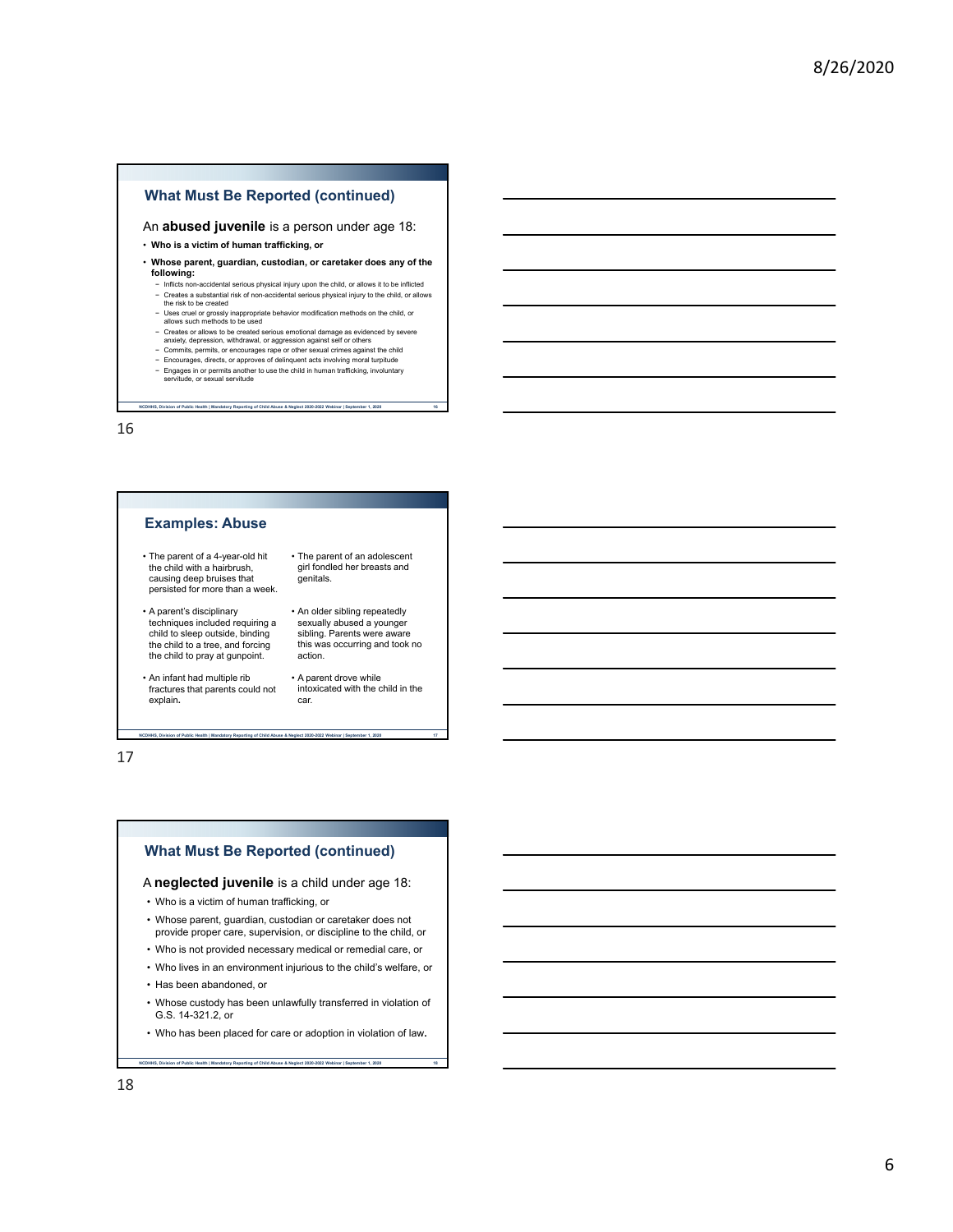#### **Examples: Neglect**

- A parent's corporal punishment left injuries that did not rise to the level of "serious physical injury" required for an abuse determination, but the child was determined to be neglected.
- Children of a parent with an opiate dependency were locked out of their home for long periods, frequently missed school, and did not receive necessary medical care.
- A caretaker used and sold drugs from the child's home and physically abused the child's parent in the child's presence.
- A newborn tested positive for cocaine and the mother refused to cooperate with DSS or agree to a safety plan.
- A parent maintained a filthy home environment, left the child home alone for several days, and was often under the influence of drugs when home with the child.

19

#### **What Must Be Reported (continued)**

A **dependent juvenile** is a child under age 18:

**NCDHHS, Division of Public Health | Mandatory Reporting of Child Abuse & Neglect 2020-2022 Webinar | September 1, 2020 19**

• Who has no parent, guardian, or custodian responsible for the child's care or supervision,

or

• Whose parent, guardian, or custodian is unable to provide for care or supervision and lacks an appropriate alternative child-care arrangement**.**

**NCDHHS, Division of Public Health | Mandatory Reporting of Child Abuse & Neglect 2020-2022 Webinar | September 1, 2020 20**

20

#### **What Must Be Reported (continued)**

**Mandatory reporting to DSS and the person who is responsible for the abuse, neglect, or dependency:**

- North Carolina law requires a report to DSS if you have **cause to suspect** that a child is an abused, neglected, or dependent juvenile as those terms are defined by law
- The definitions often relate back to the acts or omissions of the child's **parent, guardian, custodian, or caretaker**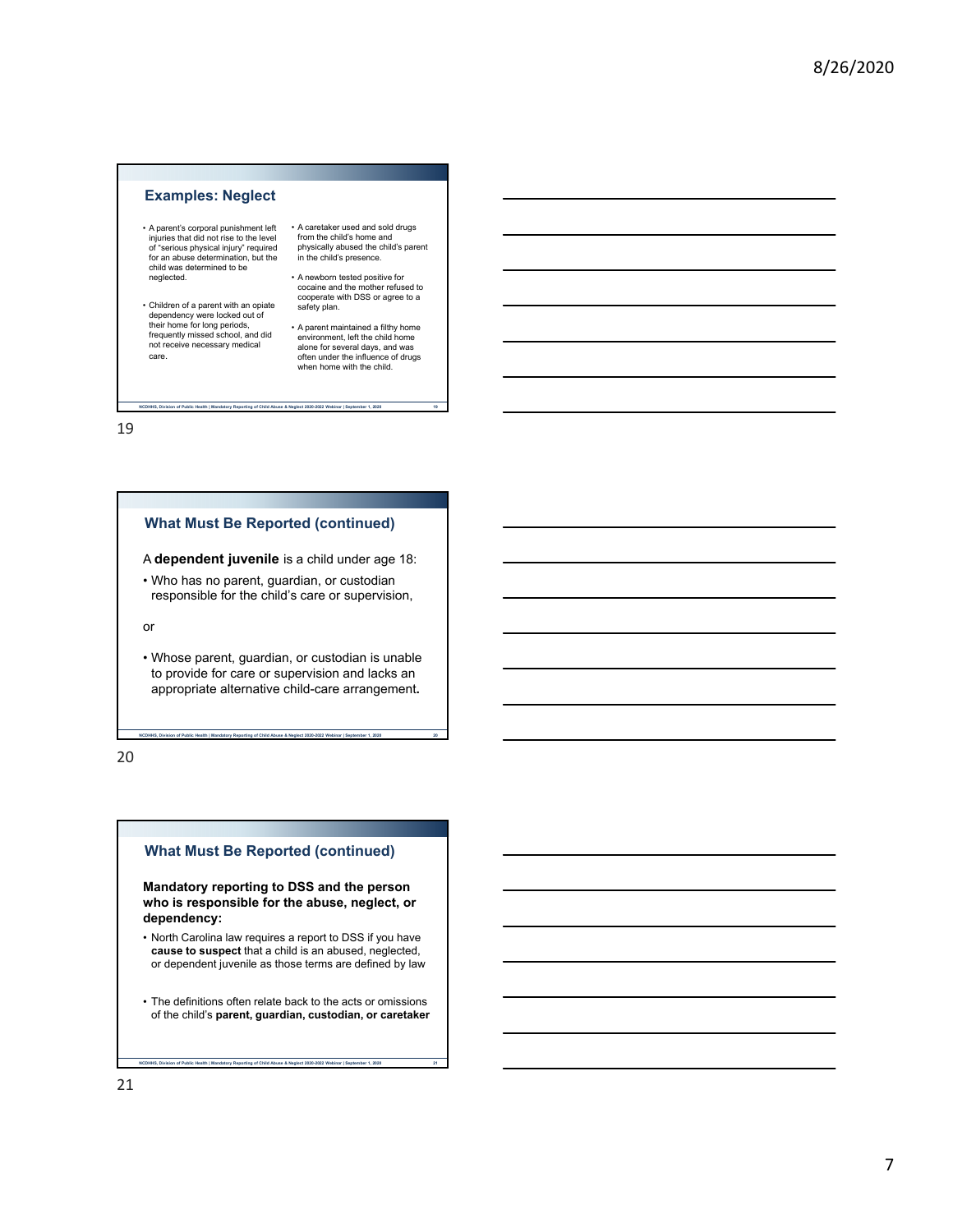#### **Who Is A Caretaker?**

A caretaker is a person other than a parent, guardian, or custodian who is responsible for a juvenile's health and welfare in a residential setting.



22

#### **Summary: What Must Be Reported**

- **Cause to suspect human trafficking must always be reported**
- **Abuse must be reported if cause to suspect it was perpetrated or allowed by the child's parent, guardian, custodian, or caretaker.**
- **Neglect must be reported if cause to suspect:**
	- − Parent, guardian, custodian, or caretaker does not provide proper care, supervision, or discipline; or does not provide necessary medical or remedial care for the child; or
	- − Child lives in environment injurious to child's welfare; or
	- − Child has been abandoned or custody has been unlawfully transferred.
- **Dependency must be reported if:**
	- − Child's parent, guardian, custodian, or caretaker, is unable to care or provide for the child; or <br>− Child has no parent, quardian, custodian, or caretaker.

**NCDHHS, Division of Public Health | Mandatory Reporting of Child Abuse & Neglect 2020-2022 Webinar | September 1, 2020 23**

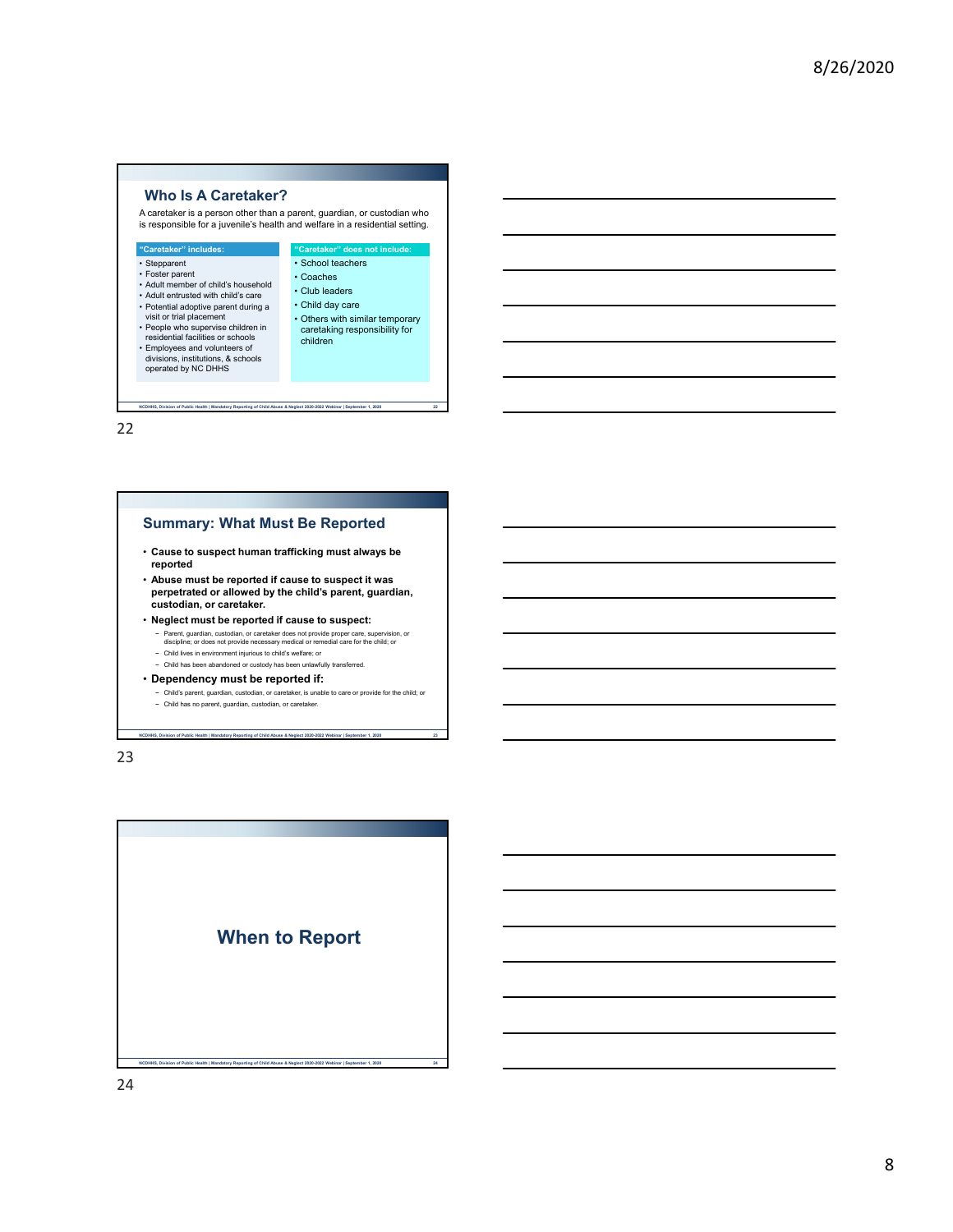#### **When to Report**

**A report is required when a person or institution has "cause to suspect" that a child is an abused juvenile, a neglected juvenile, or a dependent juvenile.**

**NCDHHS, Division of Public Health | Mandatory Reporting of Child Abuse & Neglect 2020-2022 Webinar | September 1, 2020 25**

**Reporters are immune from liability for reports made in good faith.**

25

#### **What is "cause to suspect"?**

- **Information that would cause a reasonable person acting in good faith to believe that a child is abused, neglected, or dependent as defined in NC law.**
- **Some things for health care providers to consider:**
	- − What have you been told about the child's circumstances?
	- − What have you observed?
	- − What other information is available to you?
	- − What does all the available information mean to a person with your professional knowledge and experience?

**NCDHHS, Division of Public Health | Mandatory Reporting of Child Abuse & Neglect 2020-2022 Webinar | September 1, 2020 26**

26

#### **When to Report (continued)**

**North Carolina law does** *not* **provide a specific timeframe for making reports, but reporters should avoid unreasonable delays.**

**Knowingly or wantonly failing to report is a class 1 misdemeanor.**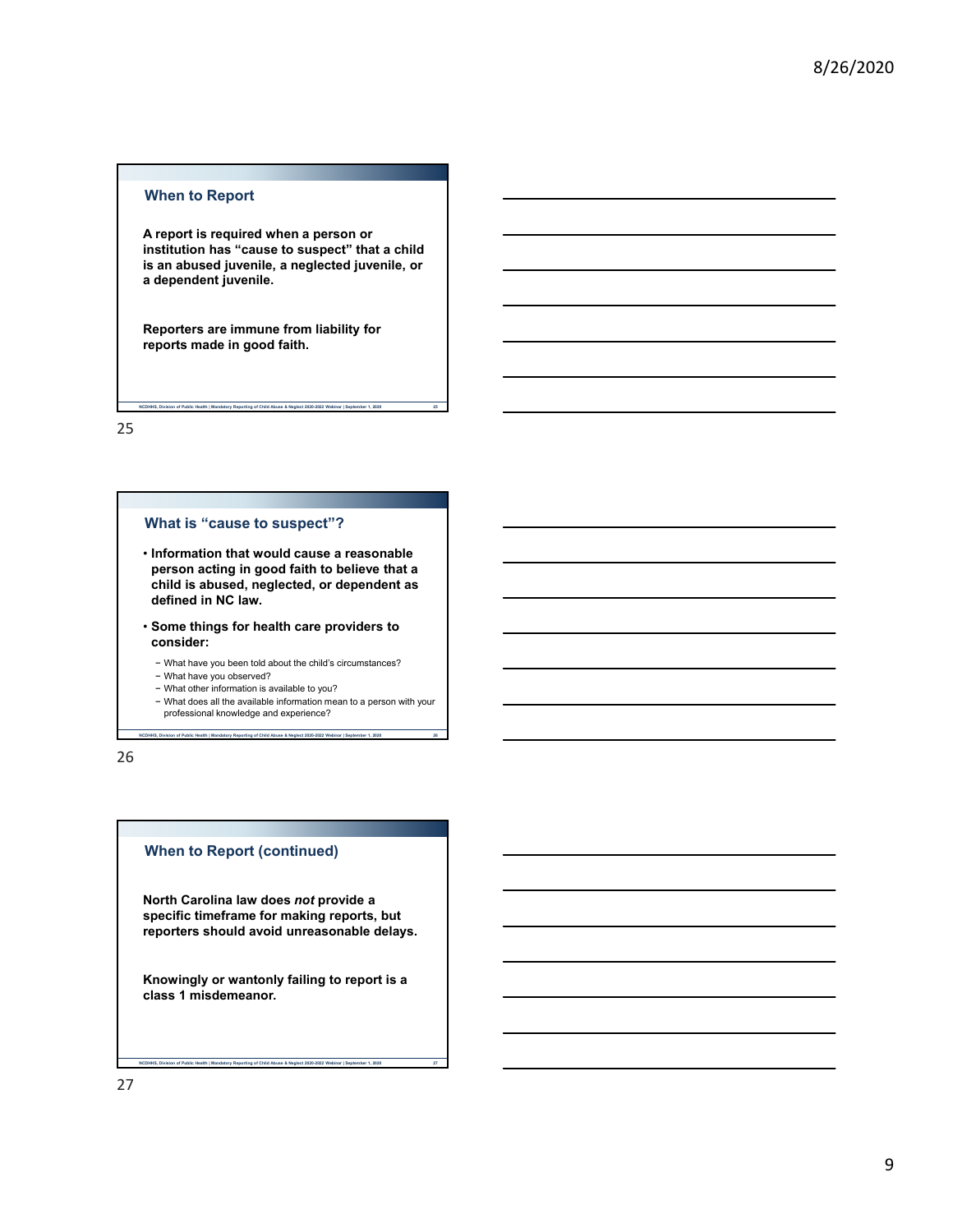

#### **How to Report**

**In our state, reports may be made orally, by telephone, or in writing.**

**Reports are made to the Department of Social Services (DSS) in the county where the juvenile resides or is found.** 

**NCDHHS, Division of Public Health | Mandatory Reporting of Child Abuse & Neglect 2020-2022 Webinar | September 1, 2020 29**

29

#### **How to Report (continued)**

#### **The following must be included in a report:**

- − Name, address, and age of the child
- − Name and address of the child's parent, guardian, or caretaker
- − Names and ages of other children under age 18 in the same home
- −Present whereabouts of the child if not at the home address
- − Nature and extent of any injury or condition resulting from the abuse, neglect, or dependency
- **NCDHHS, Division of Public Health | Mandatory Reporting of Child Abuse & Neglect 2020-2022 Webinar | September 1, 2020 30** − Any other information the reporter believes may be useful in establishing the need for protective services or court intervention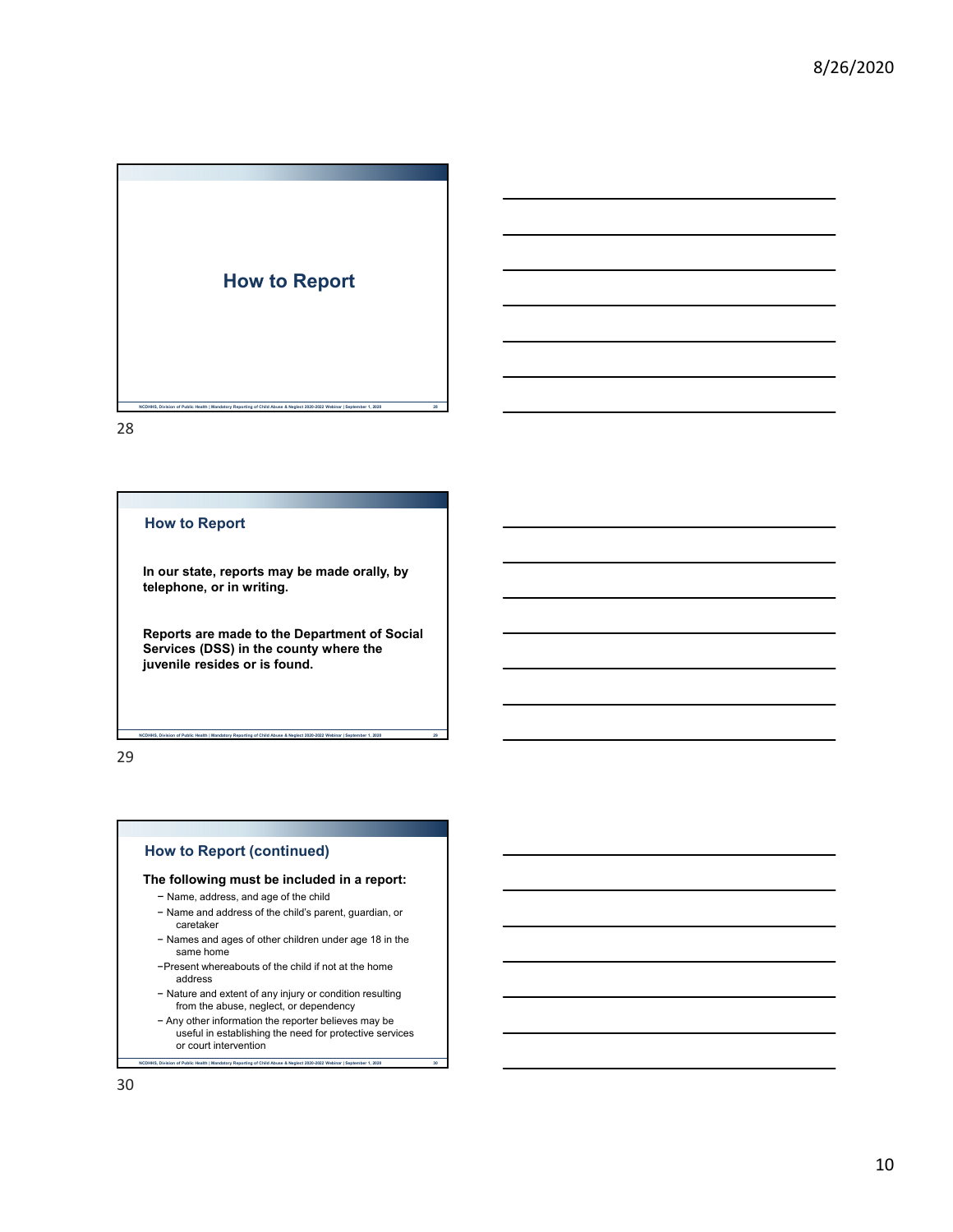#### **How to Report (continued)**

**At a minimum, the following should be documented for agency files:**

- − Report has been completed and filed
- − Date of visit and name of the informant
- − Date(s) of alleged abuse
- − Any injuries
- − Date and time the report was submitted
- − Name of the individual who took the report (if applicable)

**NCDHHS, Division of Public Health | Mandatory Reporting of Child Abuse & Neglect 2020-2022 Webinar | September 1, 2020 31**

31

**NC Laws and Process for Mandatory Reports to Law Enforcement**

**NCDHHS, Division of Public Health | Mandatory Reporting of Child Abuse & Neglect 2020-2022 Webinar | September 1, 2020 32**



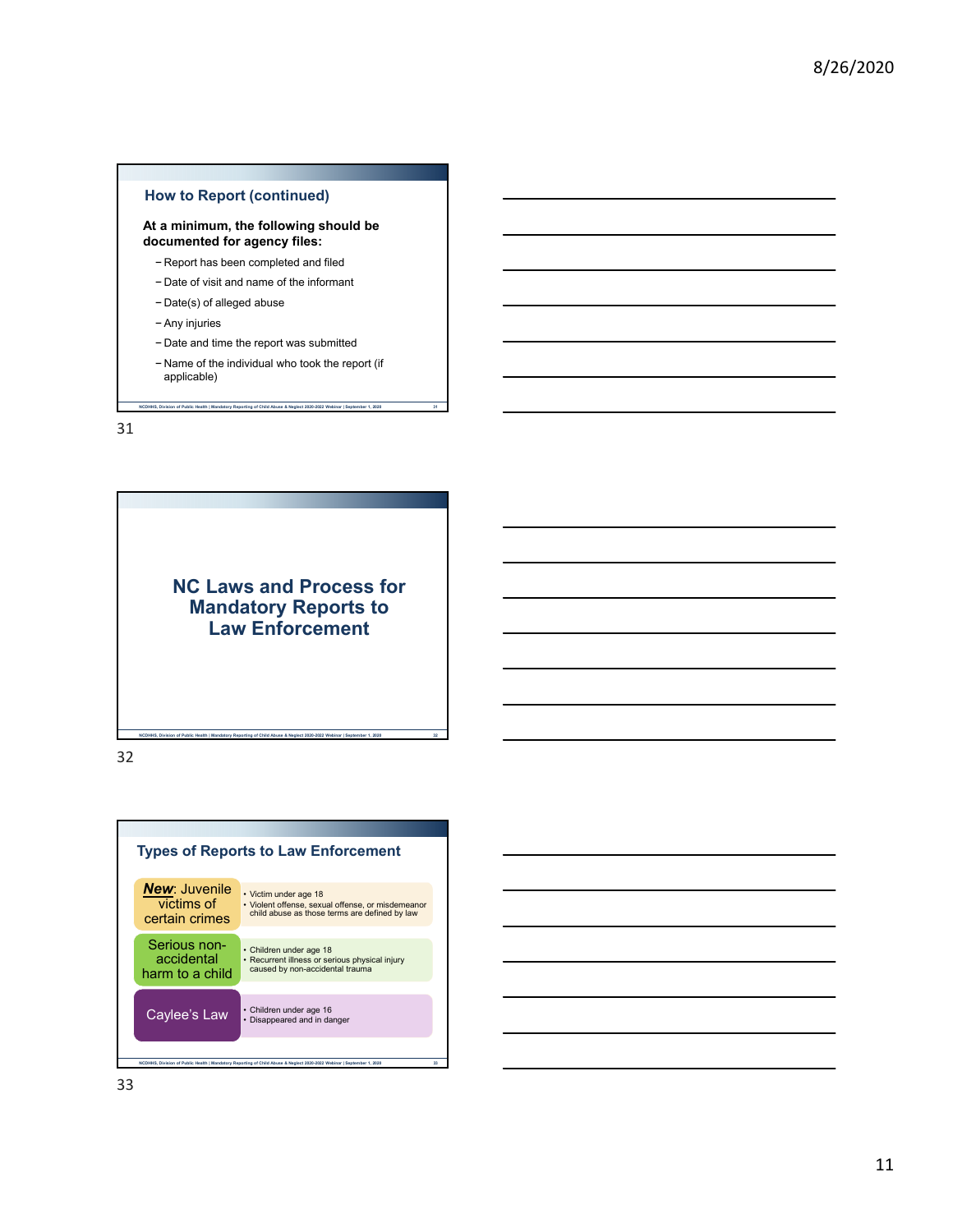



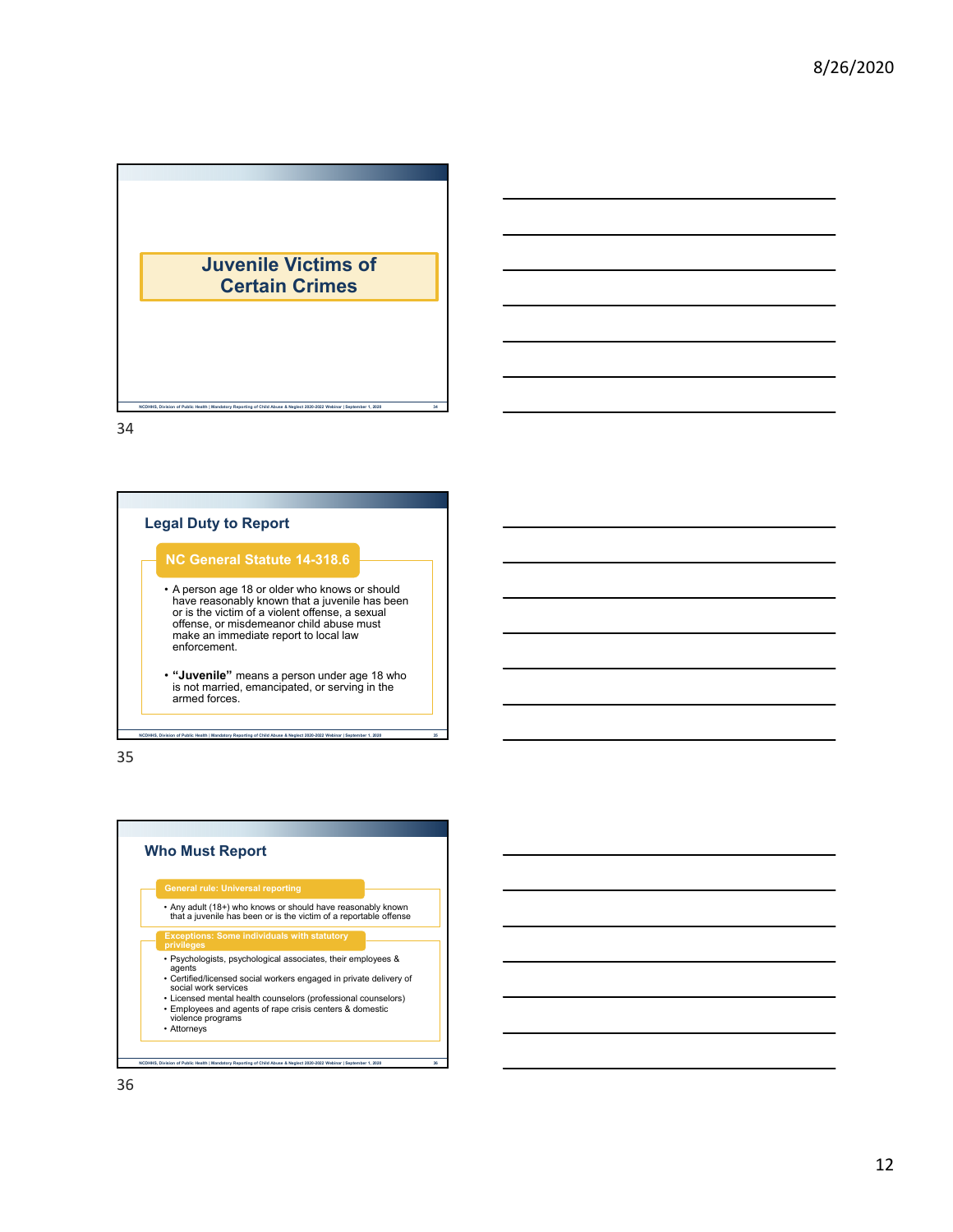# **What Must Be Reported** • A criminal offense that causes non-accidental serious bodily injury or serious physical injury. o"Serious bodily injury" means a bodily injury that: • Creates a substantial risk of death, or<br>• Causes serious permanent disfigurement, coma, a permanent<br>• or protracted condition that causes extreme pain, a permanent<br>• or protracted loss or impairment of the function of an Results in prolonged hospitalization. o"Serious physical injury" means physical or mental injury that causes great pain and suffering. • The term includes an attempt, solicitation, or conspiracy to commit a violent offense, or aiding and abetting a violent offense.

**NCDHHS, Division of Public Health | Mandatory Reporting of Child Abuse & Neglect 2020-2022 Webinar | September 1, 2020 37**

37

## **NCDHHS, Division of Public Health | Mandatory Reporting of Child Abuse & Neglect 2020-2022 Webinar | September 1, 2020 38 What Must Be Reported (continued)** • **A parent or other person providing care or supervision to a child under age 16**:  $\circ$  Inflicts physical injury on the child, or allows physical injury to be inflicted; or o Creates or allows to be created a substantial risk of physical injury by other than accidental means. **Misdemeanor child abuse**

38

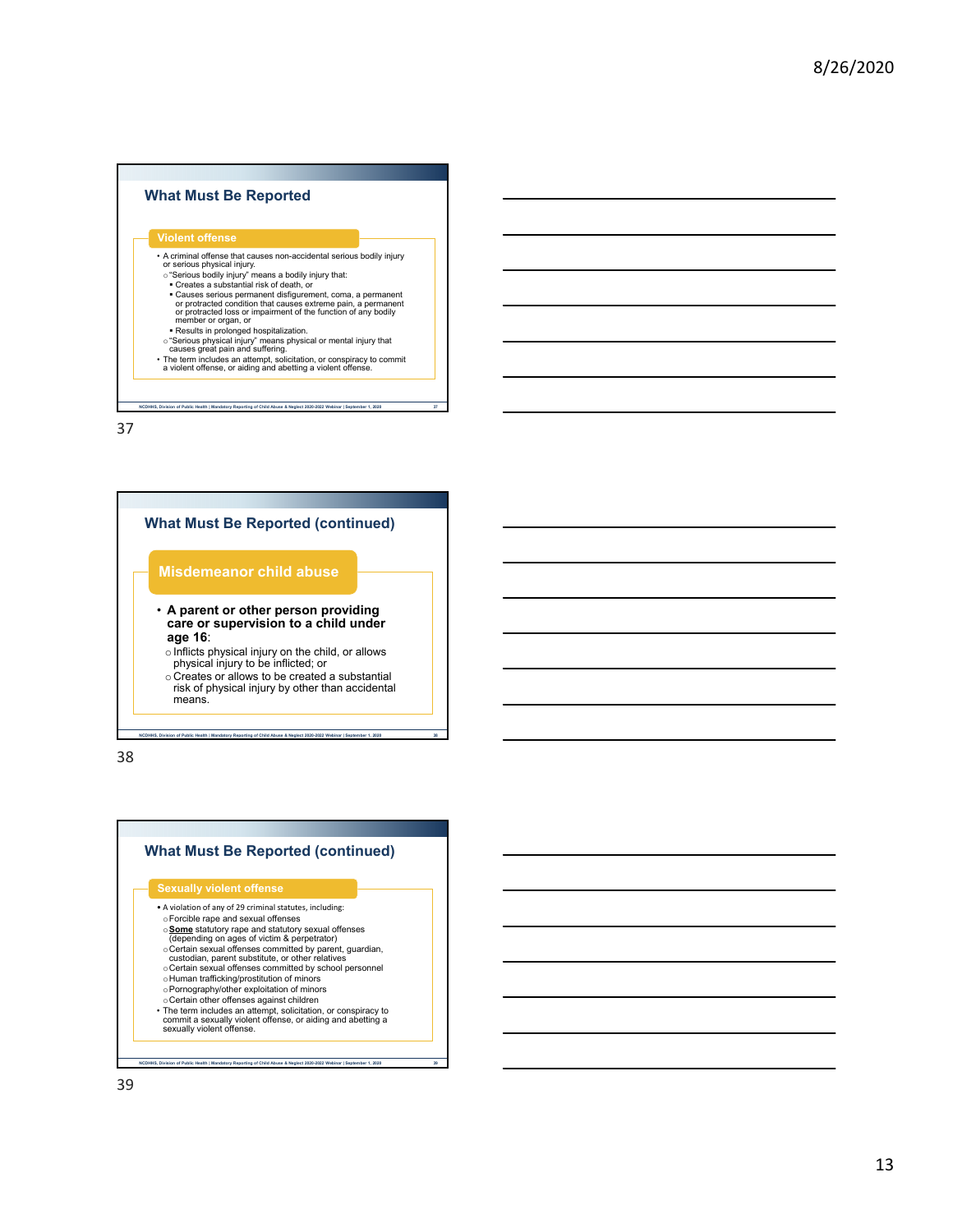

**NEDITY ACTES INCORDER INCORDER INCORDER INC. Abuse & Neglect 2020-2022 Webinar | September 1, 2020** 

40



**NCDHHS, Division of Public Health | Mandatory Reporting of Child Abuse & Neglect 2020-2022 Webinar | September 1, 2020 41**

41

#### **How to Report**

#### **General Statute 14-318.6**

- Reports may be made orally or by telephone
- Reports are made to a local law enforcement agency in the county where the juvenile resides or is found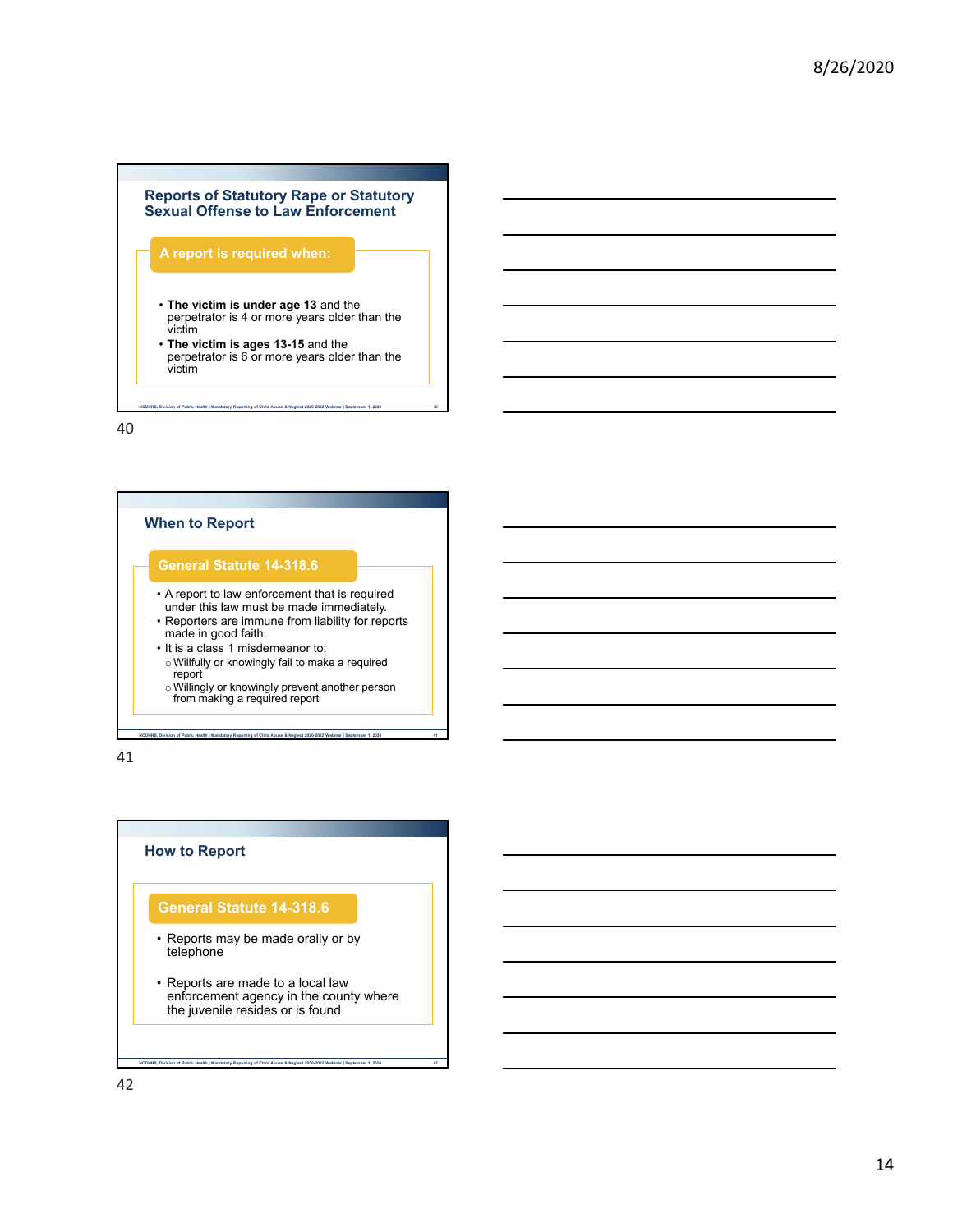



44

### **Legal Duty to Report**

#### **General Statute 90-21.20(c1)**

• A physician or health care facility director must report cases involving recurrent illness or serious physical injury to a child under age 18, if the illness or injury appears in the treating physician's professional judgment to be due to nonaccidental trauma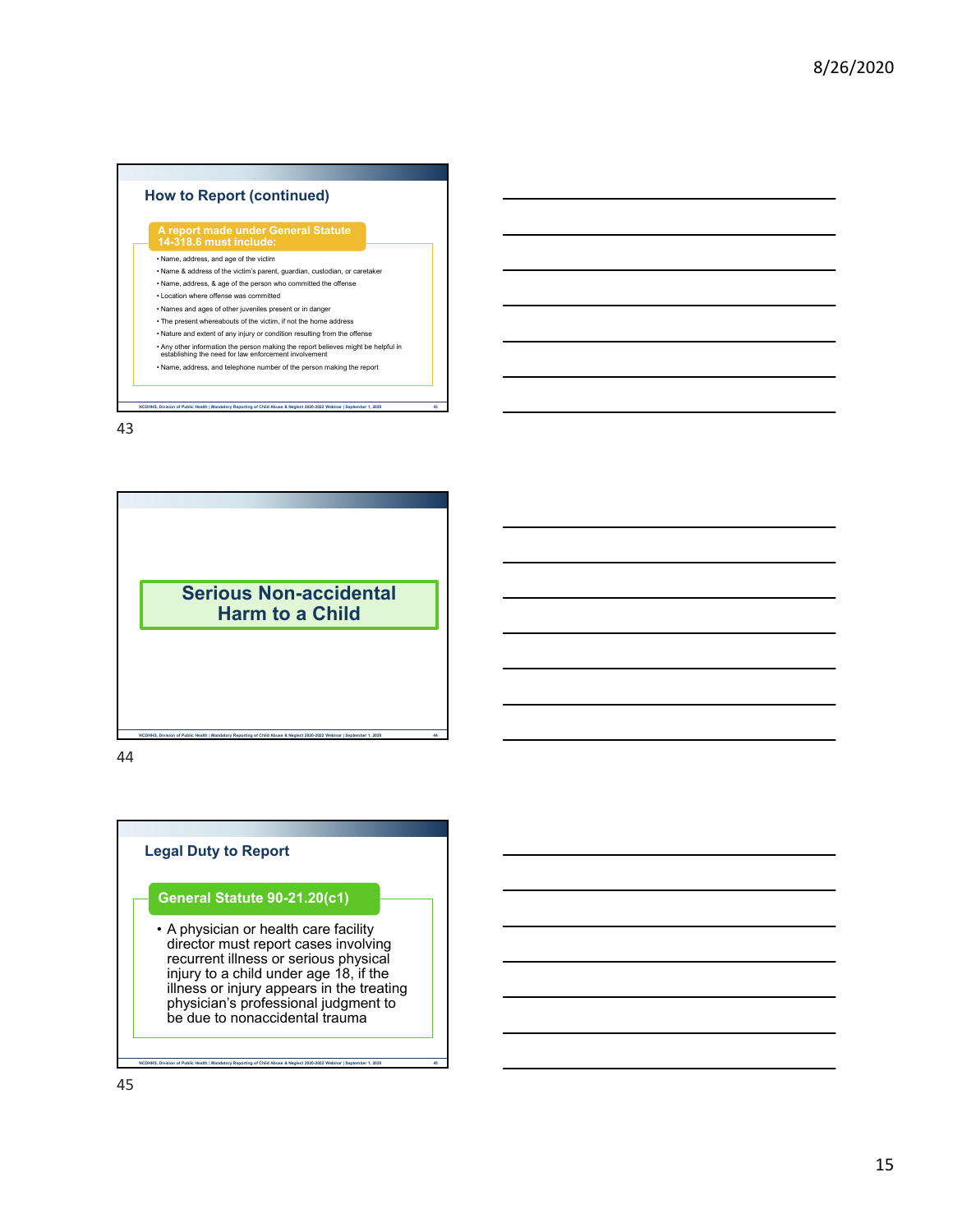#### **Who Must Report**

- •The required reporters under this law are:
	- o Physicians
	- o Directors/administrators of health care facilities (such as a local health director)

•A non-physician health care provider who treats a child with an injury or illness that is reportable under this law should notify the supervising physician, or the facility director/administrator.

**NCDHHS, Division of Public Health | Mandatory Reporting of Child Abuse & Neglect 2020-2022 Webinar | September 1, 2020 46**

46

## **What to Report** • A report is required when a child under age 18 suffers either of the following due to non-accidental trauma: o A recurrent illness; or o A serious physical injury. • These terms are not defined in the statute. Providers must use professional judgment. **General Statute 90-21.20(c1)**

**NCDHHS, Division of Public Health | Mandatory Reporting of Child Abuse & Neglect 2020-2022 Webinar | September 1, 2020 47**

47

## **When to Report** • This law requires a report to be made "as soon as it becomes practicable **General Statute 90-21.20(c1)**

before, during, or after completion of

treatment."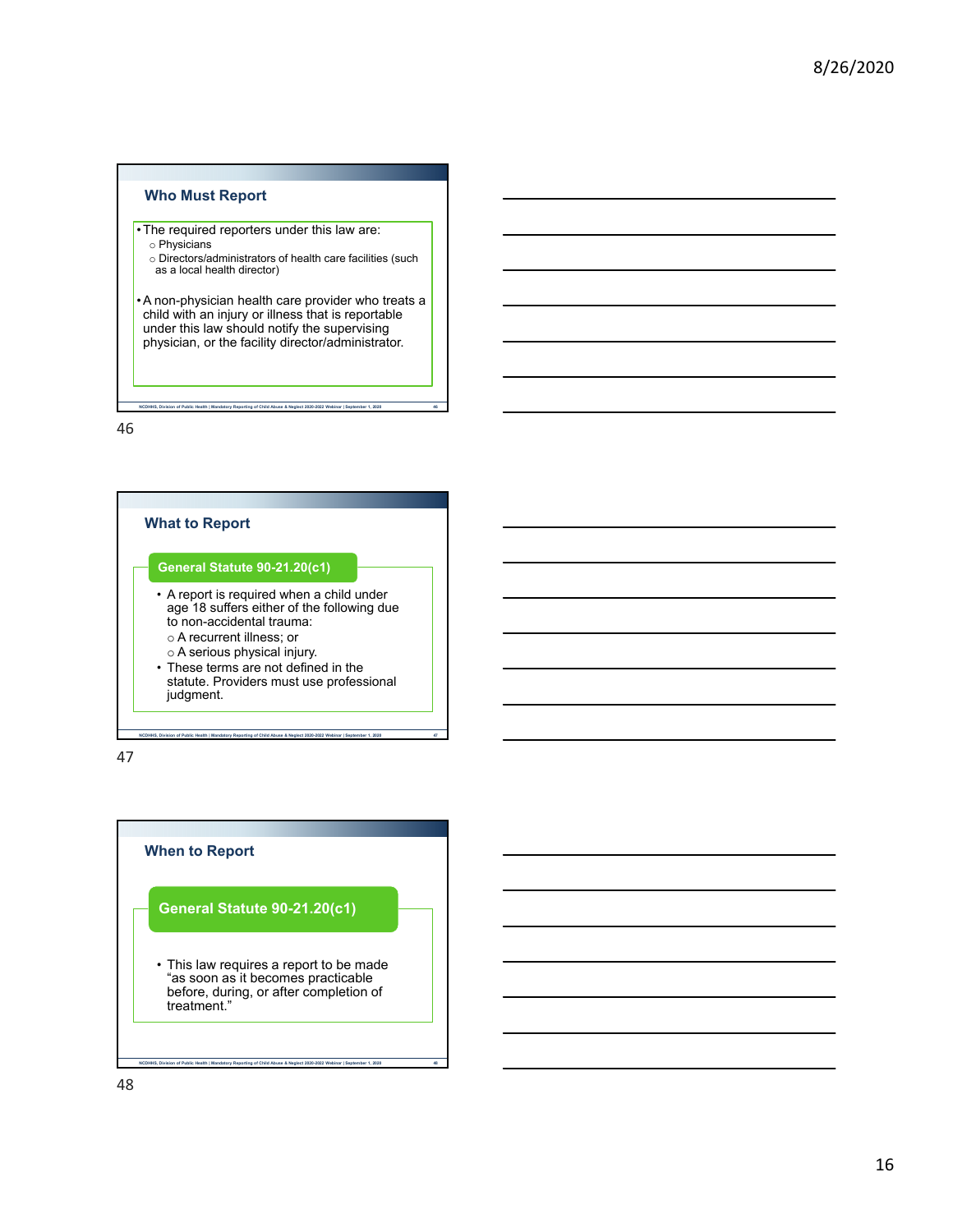## **How to Report**

#### **General Statute 90-21.20(c1)**

- This law does not specify how to make the report, but orally or by telephone would allow a reporter to satisfy the requirement to make the report as soon as practicable before, during, or after the treatment.
- Reports are made to a local law enforcement agency with jurisdiction over the place where the treatment occurs:
	- o Chief of police if within a city or town with a police department.
	- o County sheriff otherwise.

**Nation of Public Health | Mandatory Reporting of Child Abuse & Neglect 2020-2022 We** 

49



**NCDHHS, Division of Public Health | Mandatory Reporting of Child Abuse & Neglect 2020-2022 Webinar | September 1, 2020 50**

50

**Caylee's Law: Children Who Disappear**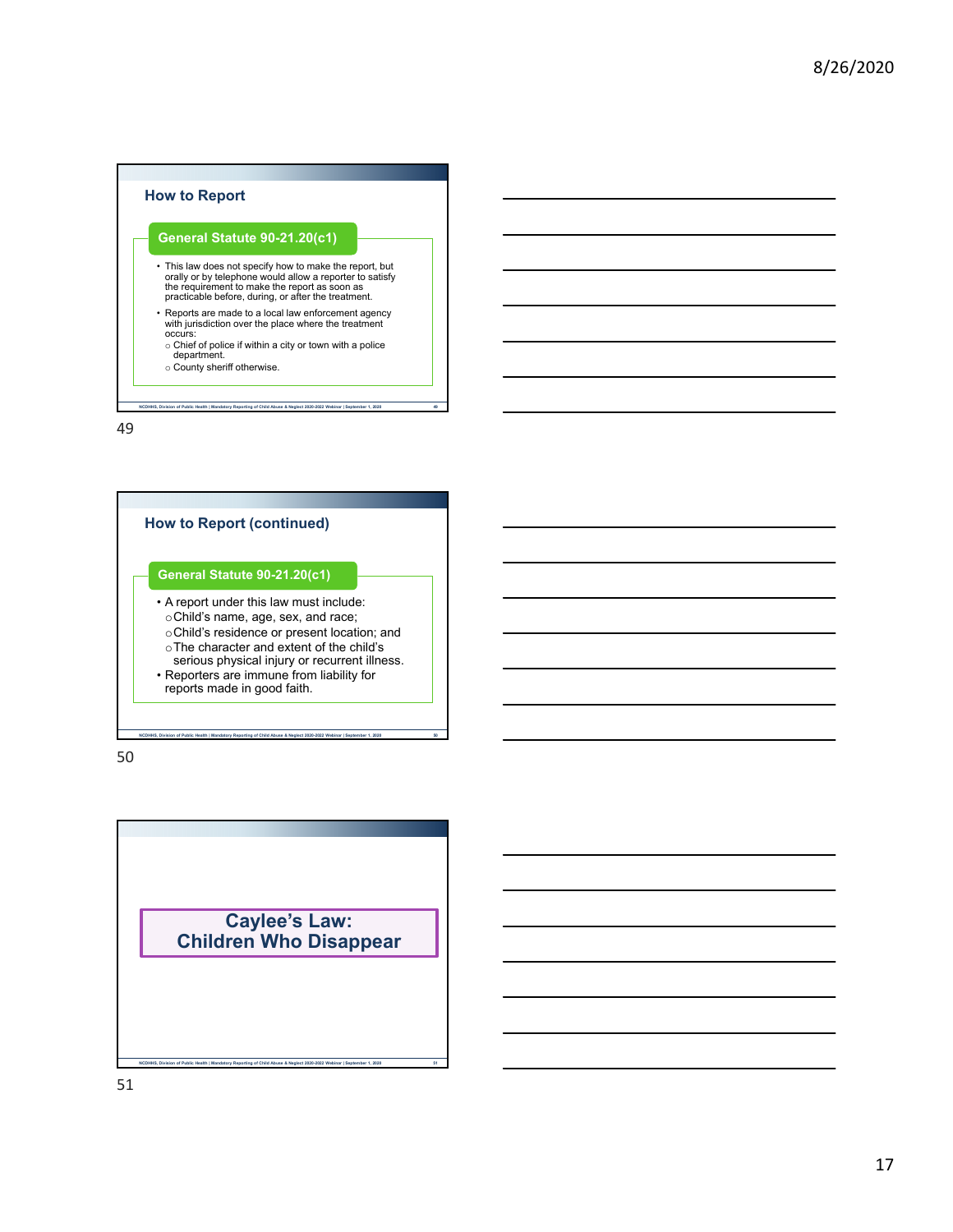#### **Legal Duty to Report**

#### **Caylee's Law (G.S. 14-318.5)**

- Any person who reasonably suspects that a **child under age 16** has disappeared and may be in danger must report those suspicions to law enforcement.
- **"Disappearance"** means that the parent or other person responsible for supervising the child does not know the child's location and has not had contact with the child for a 24-hour period.

**NCDHHS, Division of Public Health | Mandatory Reporting of Child Abuse & Neglect 2020-2022 Webinar | September 1, 2020 52**

52



53

#### **What to Report**

#### **Caylee's Law (General Statute 14-318.5)**

- A report is required when a child **under age 16** has disappeared and may be in danger.
- A child has "disappeared" when the child's parent or other person responsible for supervising the child does not know the child's location and has not had contact with the child within a 24-hour period.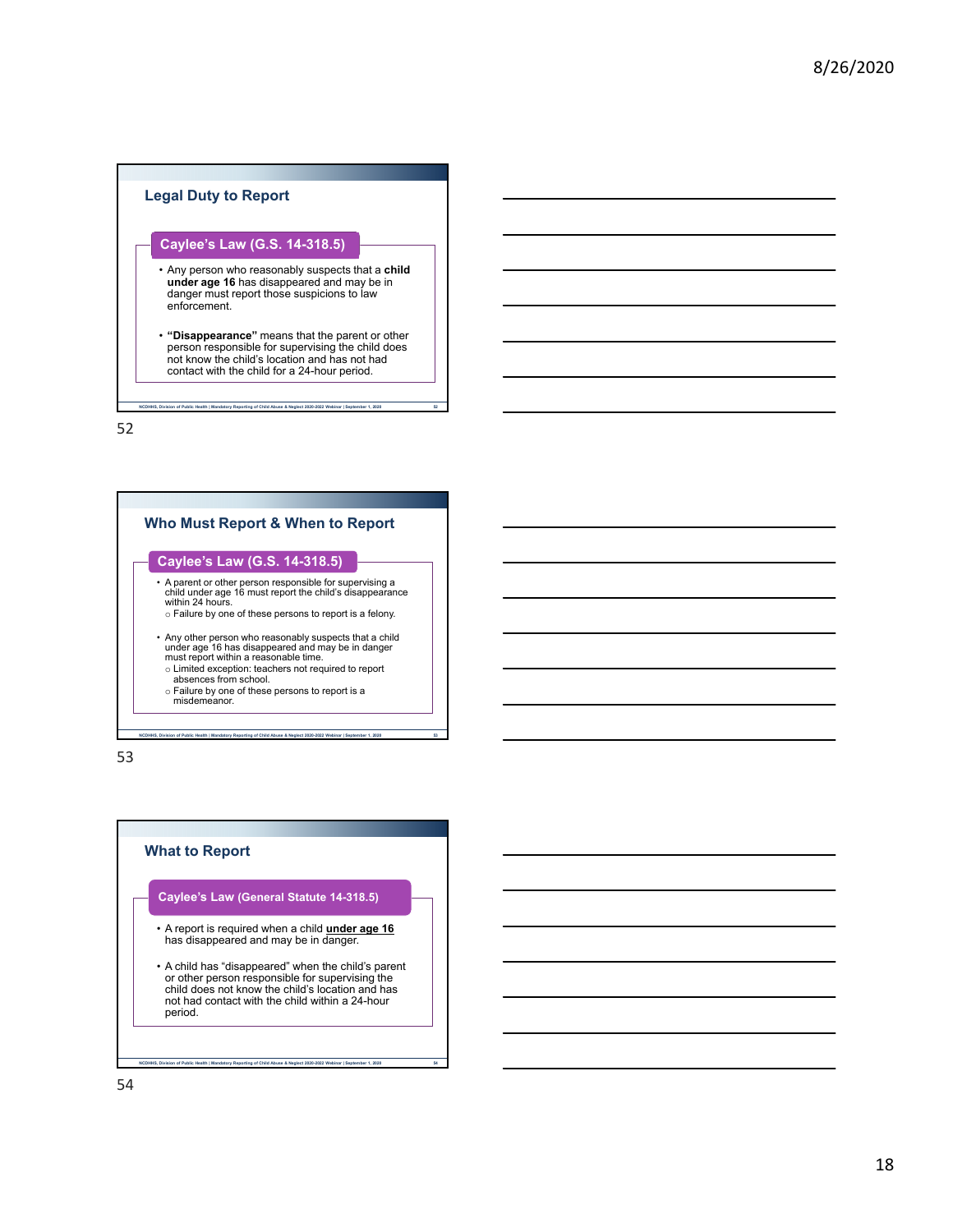



56



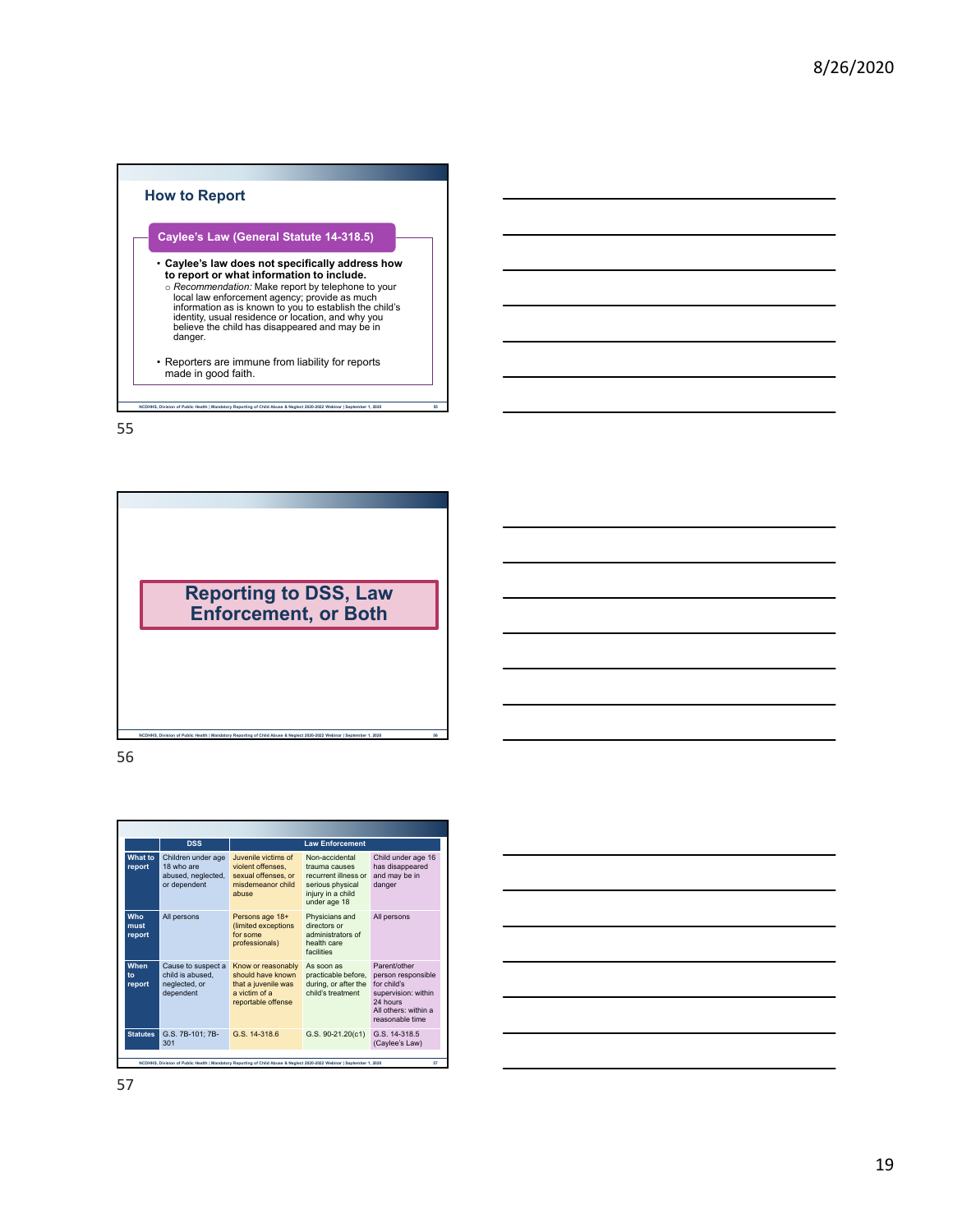#### **Reports to DSS & Law Enforcement**

Whether a report must be made to DSS, law enforcement, neither, or both is a fact-specific determination.

If a report to both agencies is required, the reporter must report separately to each agency.

**NCDHHS, Division of Public Health | Mandatory Reporting of Child Abuse & Neglect 2020-2022 Webinar | September 1, 2020 58**

58





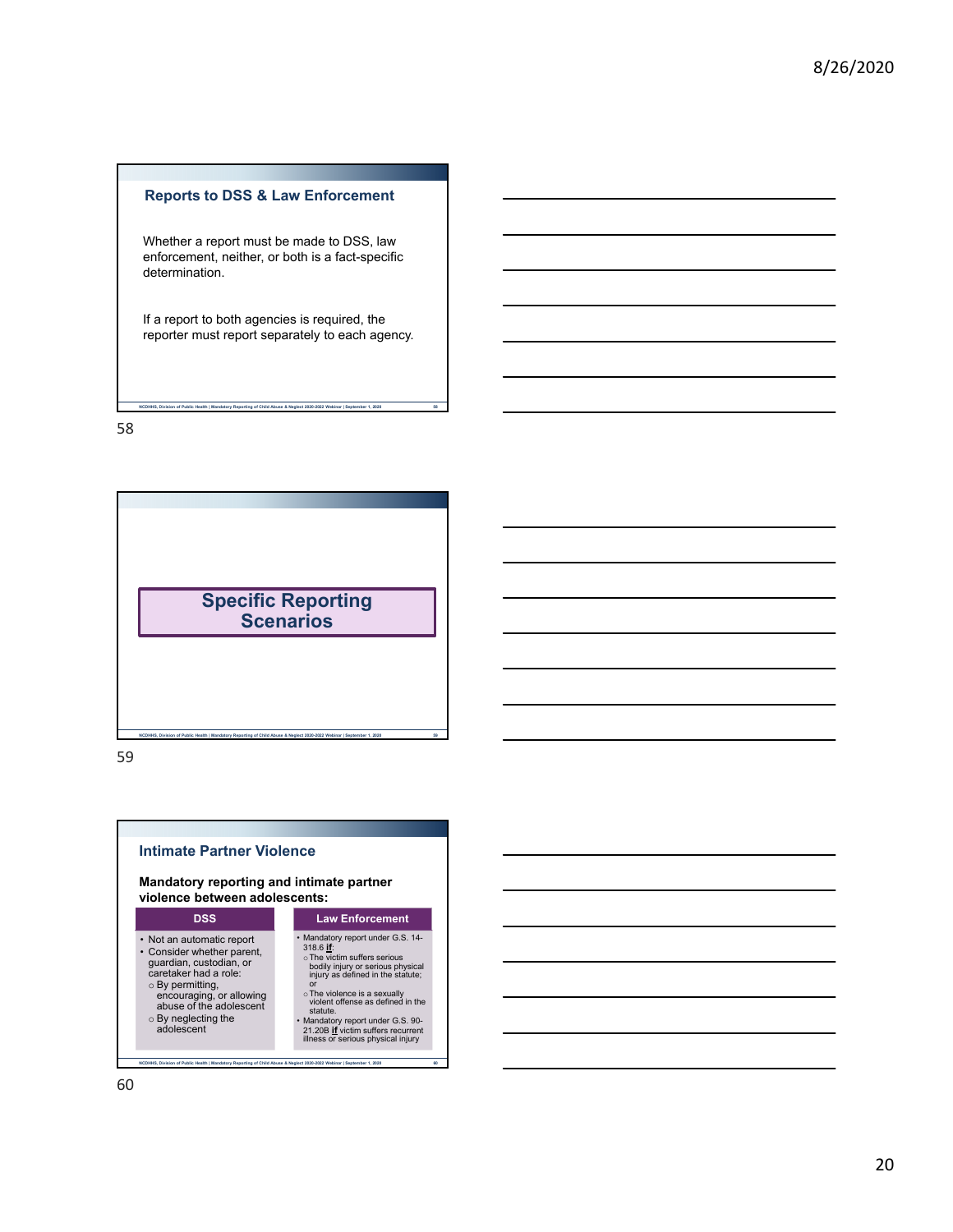



62

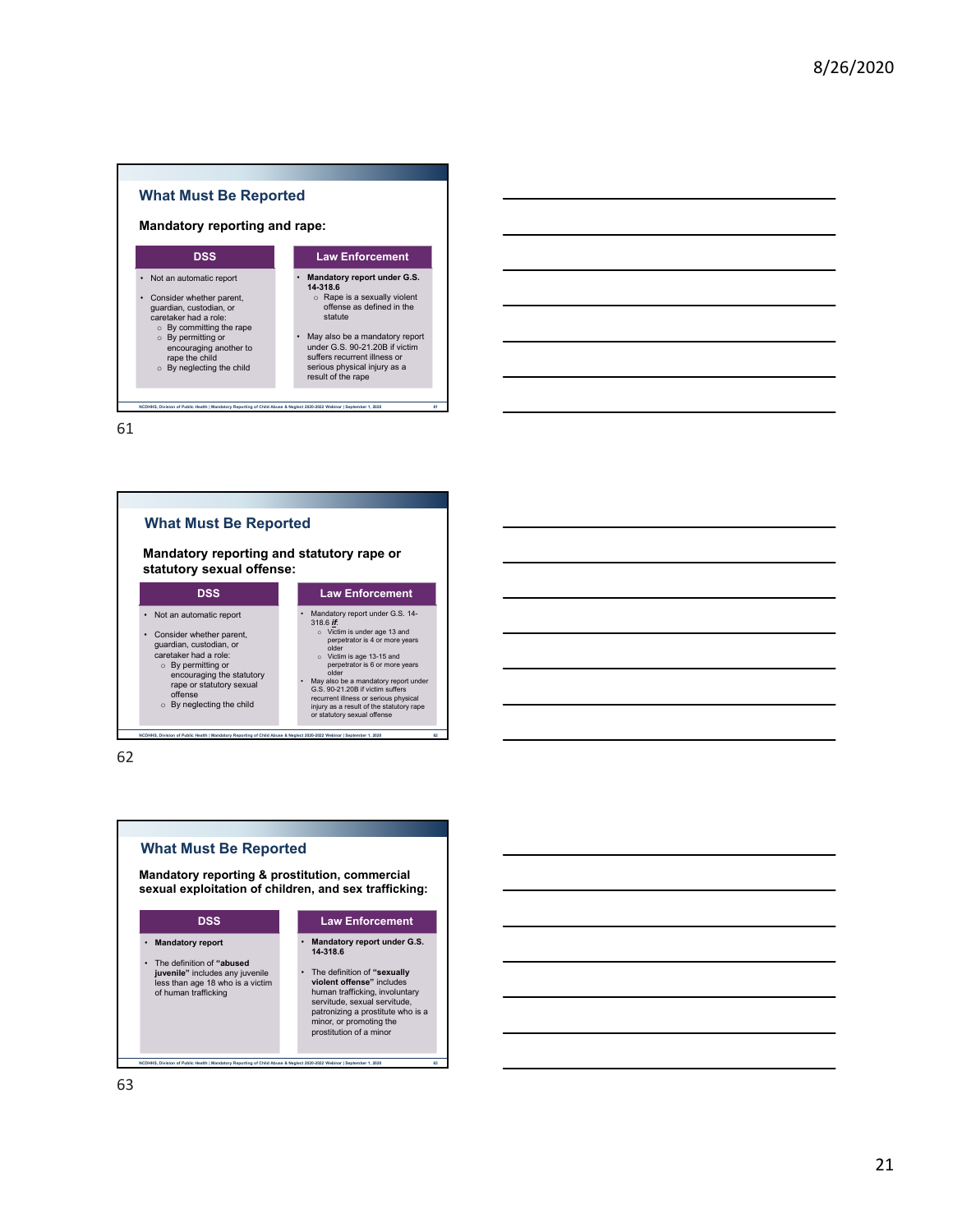#### **What Must Be Reported**

**Mandatory reporting and suspicion or diagnosis of a pregnancy or STD**

| DSS                                                                                                                                                                                                                                                        | <b>Law Enforcement</b>                                                                                                                                                                                                                                              |
|------------------------------------------------------------------------------------------------------------------------------------------------------------------------------------------------------------------------------------------------------------|---------------------------------------------------------------------------------------------------------------------------------------------------------------------------------------------------------------------------------------------------------------------|
| A report is not indicated<br>solely based on a suspicion of<br>or diagnosis of a pregnancy or<br>STD.<br>A report would be required if<br>reporter is aware of additional<br>facts that indicate the child is<br>abused or neglected as defined<br>in law. | General rule: not reportable.<br>Limited exception?<br>$\circ$ G.S. 90-21.20(c1) requires<br>reports of recurrent illness<br>due to non-accidental<br>trauma. Whether an STD<br>that is a recurrent illness is<br>reportable under this law is<br>an open question. |

**NCDHHS, Division of Public Health | Mandatory Reporting of Child Abuse & Neglect 2020-2022 Webinar | September 1, 2020 64**

64



65

#### **Case Study 1: Sidney**

Sidney is a 16-year-old confidential client who is positive for a sexually transmitted infection.

The provider learns that Sidney has run away from home and is engaging in commercial sex work.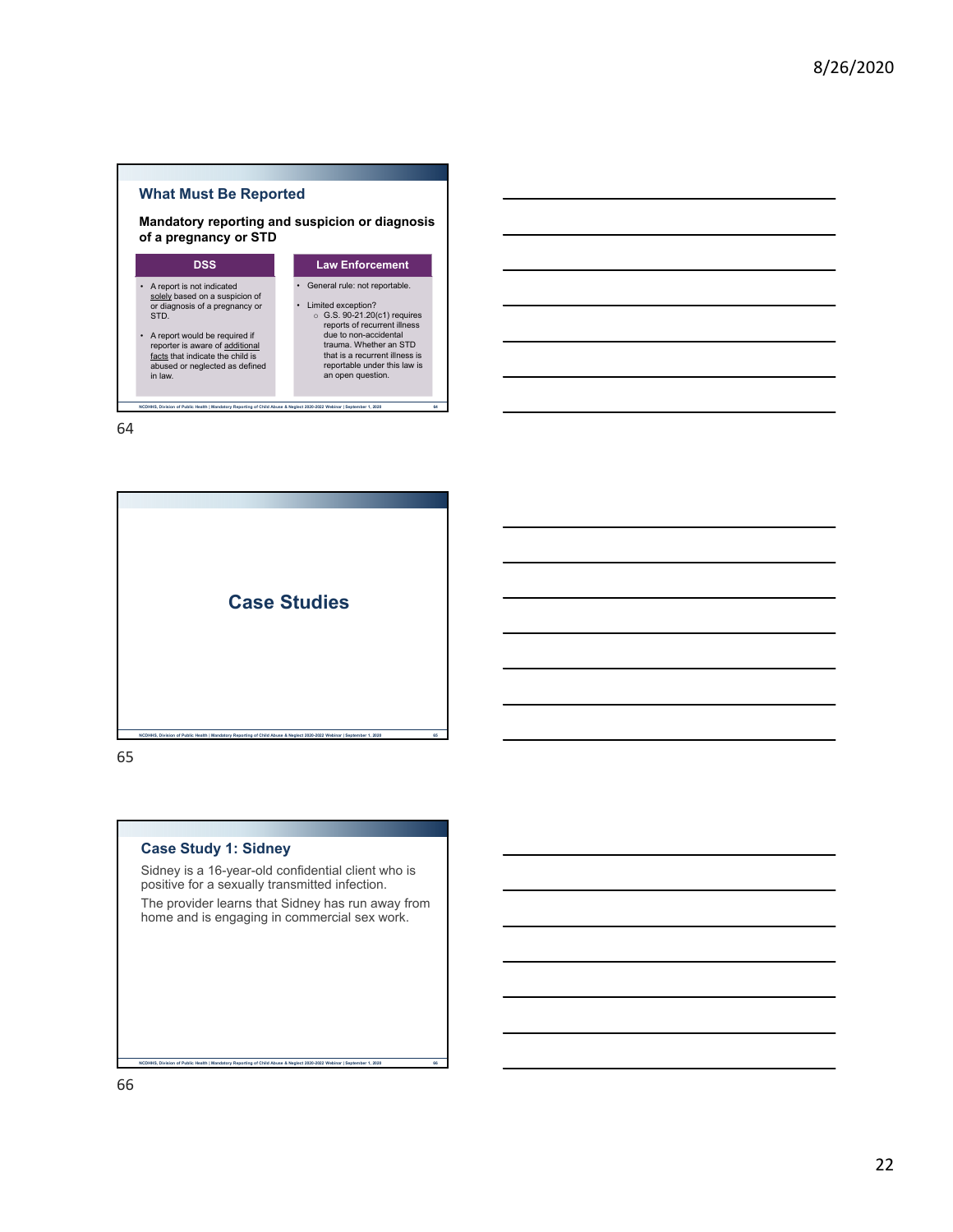#### **Case Study 2: Maya**

Maya is 14 years old. She is presented for care by her mother, who suspects that Maya is pregnant and wants a pregnancy test.

Mother says that Maya is hard to control; she sneaks out at night and drinks.

When the nurse speaks privately to Maya, Maya is also worried that she may be pregnant. She says that she has had sex twice with her mother's live-in boyfriend, who gave her alcohol first.

**NCDHHS, Division of Public Health | Mandatory Reporting of Child Abuse & Neglect 2020-2022 Webinar | September 1, 2020 67**

67

#### **Case Study 3: Olivia**

Olivia, age 15, seeks family planning services.

She lives with both parents and her younger brother, and is enrolled in high school.

She tells the nurse she has a 17-year-old boyfriend with whom she has been sexually active for about 3 months.

**NCDHHS, Division of Public Health | Mandatory Reporting of Child Abuse & Neglect 2020-2022 Webinar | September 1, 2020 68**

She does not want her parents to find out that she is seeking birth control as they do not know she is sexually active.

#### 68

#### **Case Study 4: Madison**

Madison, age 15, seeks family planning services.

She lives with both parents and her younger brother, and is enrolled in high school.

She tells the nurse she has a 22-year-old boyfriend with whom she has been sexually active for about 3 months.

She does not want her parents to find out that she is seeking birth control as they do not know she is sexually active.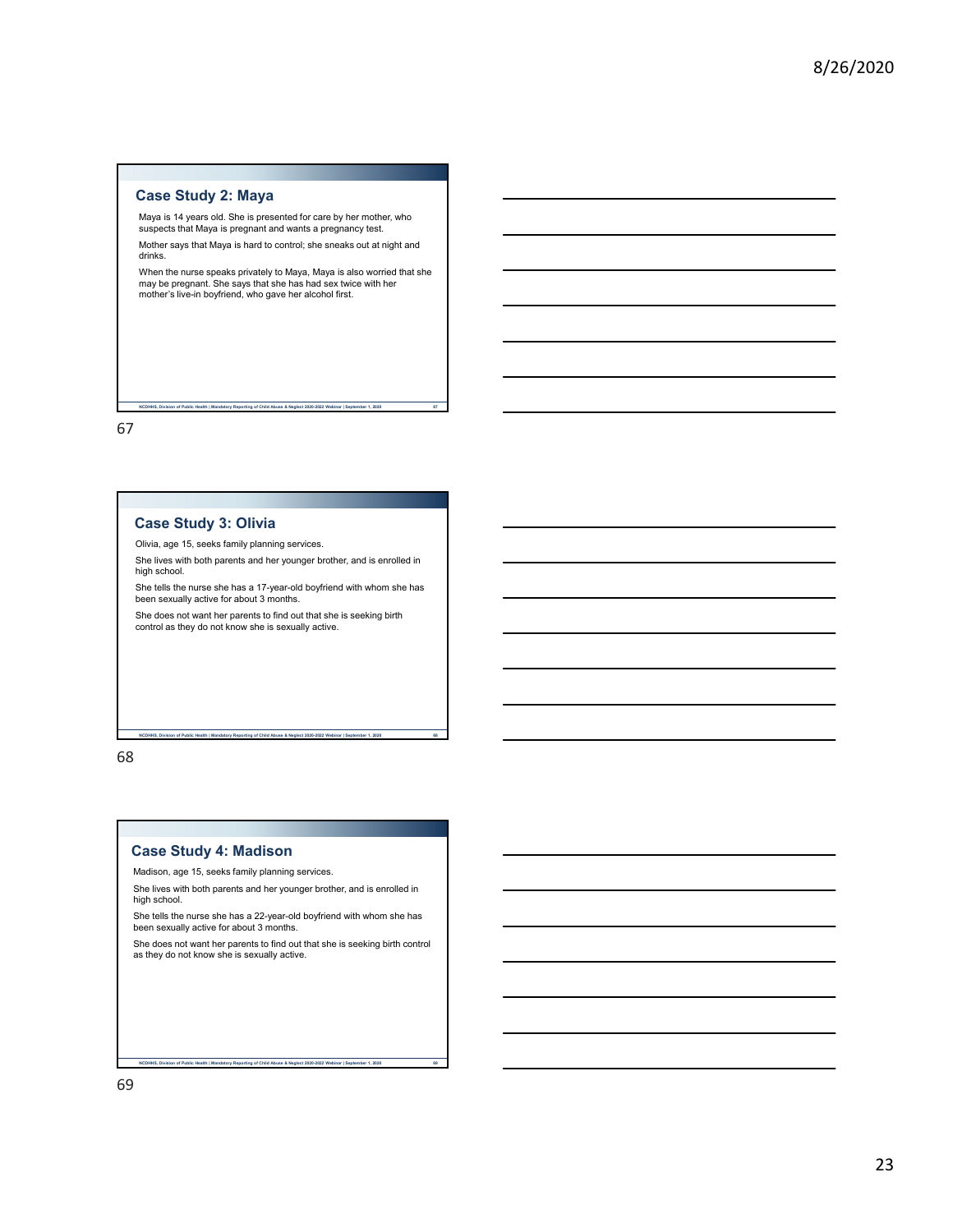#### **Case Study 5: Sam**

Sam is a 15-year-old transgender male. On his history form, he does not provide<br>a response to a question about number of sexual partners. During the interview,<br>he says he has had "several" sexual partners in the last three vague responses to questions about how many.

He tells the nurse he lives with a friend's family and has not seen or spoken to his parents in "a while."

During the physical exam, the nurse practitioner discovers bruises that Sam seems unable or unwilling to explain, as well as evidence of IV drug use.

**NCDHHS, Division of Public Health | Mandatory Reporting of Child Abuse & Neglect 2020-2022 Webinar | September 1, 2020 70**

70

#### **Case Study 6: Britney**

Britney is a 17-year-old family planning client.

During the interview, Britney initially discloses to the nurse that her partner is mean to her and makes belittling comments about her appearance. After further discussion, Britney discloses that her partner has pulled her hair and threatened her with a gun.

#### 71

**Other Reporting Considerations**

**NCDHHS, Division of Public Health | Mandatory Reporting of Child Abuse & Neglect 2020-2022 Webinar | September 1, 2020 72**